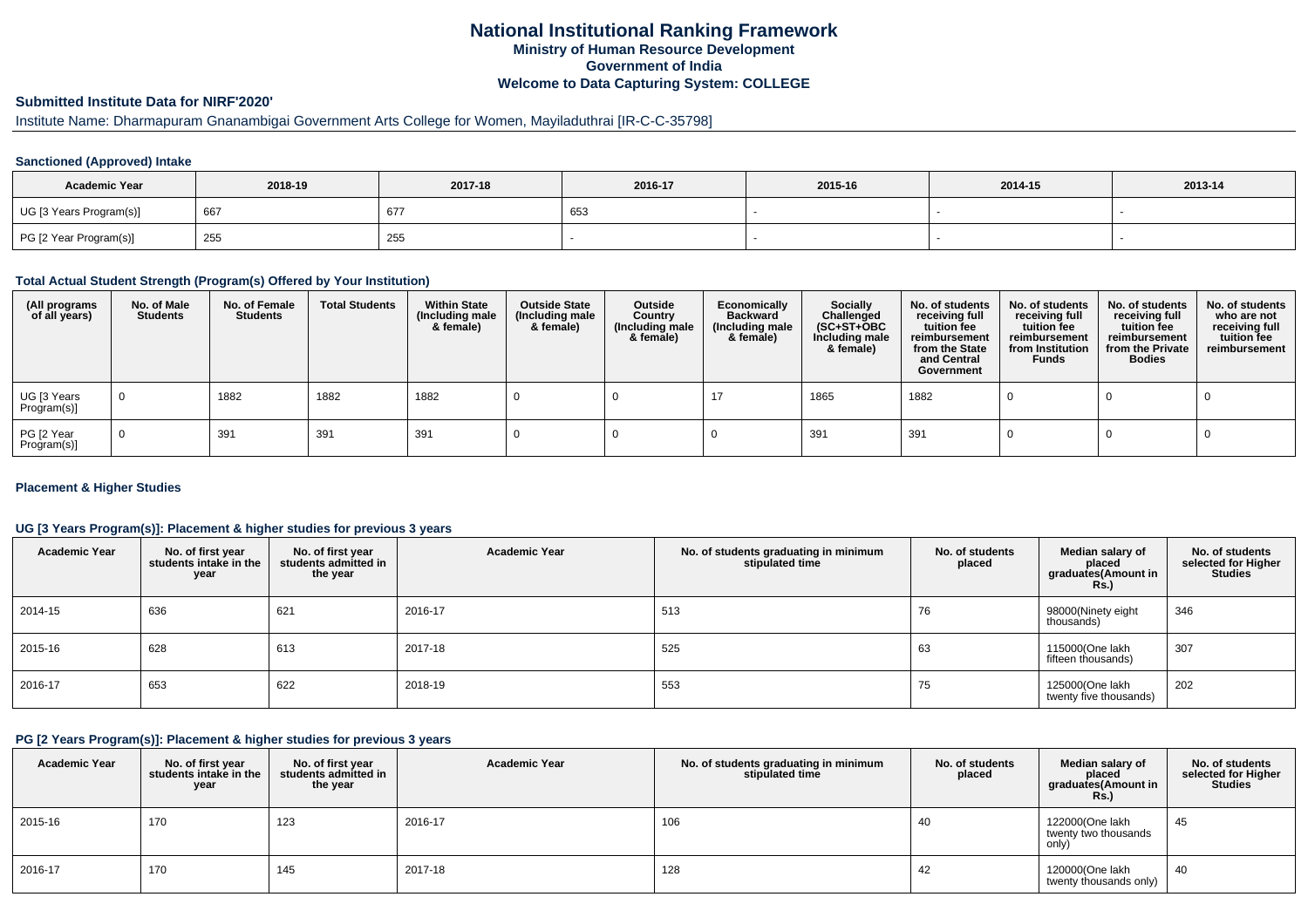| 2017-18 | OEL<br>້ | 181 | 2018-19 | 169 |  | uurone<br>э так<br>'isands only) | $\sim$ |
|---------|----------|-----|---------|-----|--|----------------------------------|--------|
|---------|----------|-----|---------|-----|--|----------------------------------|--------|

### **Financial Resources: Utilised Amount for the Capital expenditure for previous 3 years**

| <b>Academic Year</b>                                                                                 | 2018-19                |                                         | 2016-17                                  |  |  |  |
|------------------------------------------------------------------------------------------------------|------------------------|-----------------------------------------|------------------------------------------|--|--|--|
|                                                                                                      | <b>Utilised Amount</b> | <b>Utilised Amount</b>                  | <b>Utilised Amount</b>                   |  |  |  |
| Annual Capital Expenditure on Academic Activities and Resources (excluding expenditure on buildings) |                        |                                         |                                          |  |  |  |
| Library                                                                                              | 200000 (Two lakhs)     | 200000 (Two lakhs)                      | 200000 (Two lakhs)                       |  |  |  |
| New Equipment for Laboratories                                                                       | 200000 (Two lakhs)     | 296000 (Two lakhs ninety six thousands) | 175000 (One lakh seventy five thousands) |  |  |  |
| Other expenditure on creation of Capital Assets (excluding<br>expenditure on Land and Building)      | 0 (Zero)               | 0 (Zero)                                | 0 (Zero)                                 |  |  |  |

# **Financial Resources: Utilised Amount for the Operational expenditure for previous 3 years**

| <b>Academic Year</b>                                                                                                                                                                           | 2018-19                                                                                 | 2017-18                                                                                     | 2016-17                                                                                     |  |  |  |  |
|------------------------------------------------------------------------------------------------------------------------------------------------------------------------------------------------|-----------------------------------------------------------------------------------------|---------------------------------------------------------------------------------------------|---------------------------------------------------------------------------------------------|--|--|--|--|
|                                                                                                                                                                                                | <b>Utilised Amount</b>                                                                  | <b>Utilised Amount</b>                                                                      | <b>Utilised Amount</b>                                                                      |  |  |  |  |
| <b>Annual Operational Expenditure</b>                                                                                                                                                          |                                                                                         |                                                                                             |                                                                                             |  |  |  |  |
| Salaries (Teaching and Non Teaching staff)                                                                                                                                                     | 96757407 (Nine crore sixty seven lakhs fifty seven thousands<br>four hundred and seven) | 64153376 (Six crore forty one lakhs fifty three thousands and<br>three hundred seventy six) | 29131542 (Two crore ninty one lakhs thirty one thousands and<br>five hundred and forty two) |  |  |  |  |
| Maintenance of Academic Infrastructure or consumables and<br>other running expenditures(excluding maintenance of hostels<br>and allied services, rent of the building, depreciation cost, etc) | 27000 (Twenty seven thousands)                                                          | 24000 (Twenty four thousands)                                                               | 25000 (Twenty five thousands)                                                               |  |  |  |  |
| Seminars/Conferences/Workshops                                                                                                                                                                 | $0$ (Zero)                                                                              | 0 (Zero)                                                                                    | 0 (Zero)                                                                                    |  |  |  |  |

## **PCS Facilities: Facilities of physically challenged students**

| 1. Do your institution buildings have Lifts/Ramps?                                                                                                        | Yes, more than 80% of the buildings |
|-----------------------------------------------------------------------------------------------------------------------------------------------------------|-------------------------------------|
| 2. Do your institution have provision for walking aids, includingwheelchairs and transportation from one building to another for<br>handicapped students? | Yes                                 |
| 3. Do your institution buildings have specially designed toilets for handicapped students?                                                                | Yes, more than 60% of the buildings |

### **Awards Details**

| 1. How many faculty member of your institution have received highly reputed national/international awards/recognition from central<br>government agencies in the previous academic year 2018-19 |                     |                                                 |                                                                                                                |                                                                                            |                                          |                            |                             |                               |                              |
|-------------------------------------------------------------------------------------------------------------------------------------------------------------------------------------------------|---------------------|-------------------------------------------------|----------------------------------------------------------------------------------------------------------------|--------------------------------------------------------------------------------------------|------------------------------------------|----------------------------|-----------------------------|-------------------------------|------------------------------|
| Srno                                                                                                                                                                                            | Name of the Faculty | Name of the Award                               | Name of the Central<br>government<br>agency/international<br>agencies from where<br>award has been<br>received | Address of the<br>Agency giving award                                                      | <b>Contact Email ID of</b><br>the Agency | Year of receiving<br>award | Email ID of the<br>faculty  | Contact no. of the<br>faculty | ls it<br>Fellowship?(Yes/No) |
|                                                                                                                                                                                                 | Dr R SUBASHINI      | International Women<br><b>Empowerment Award</b> | International American<br>Council for Research<br>and Development                                              | Door Number 321,<br>Rayal Nagar, North<br>Mathavi Road.<br>Perambalur,<br>Tamilnadu, India | iacrddirector@gmail.co<br>m              | 2018                       | dr.r.subasini@gmail.co<br>m | 9942136992                    | No                           |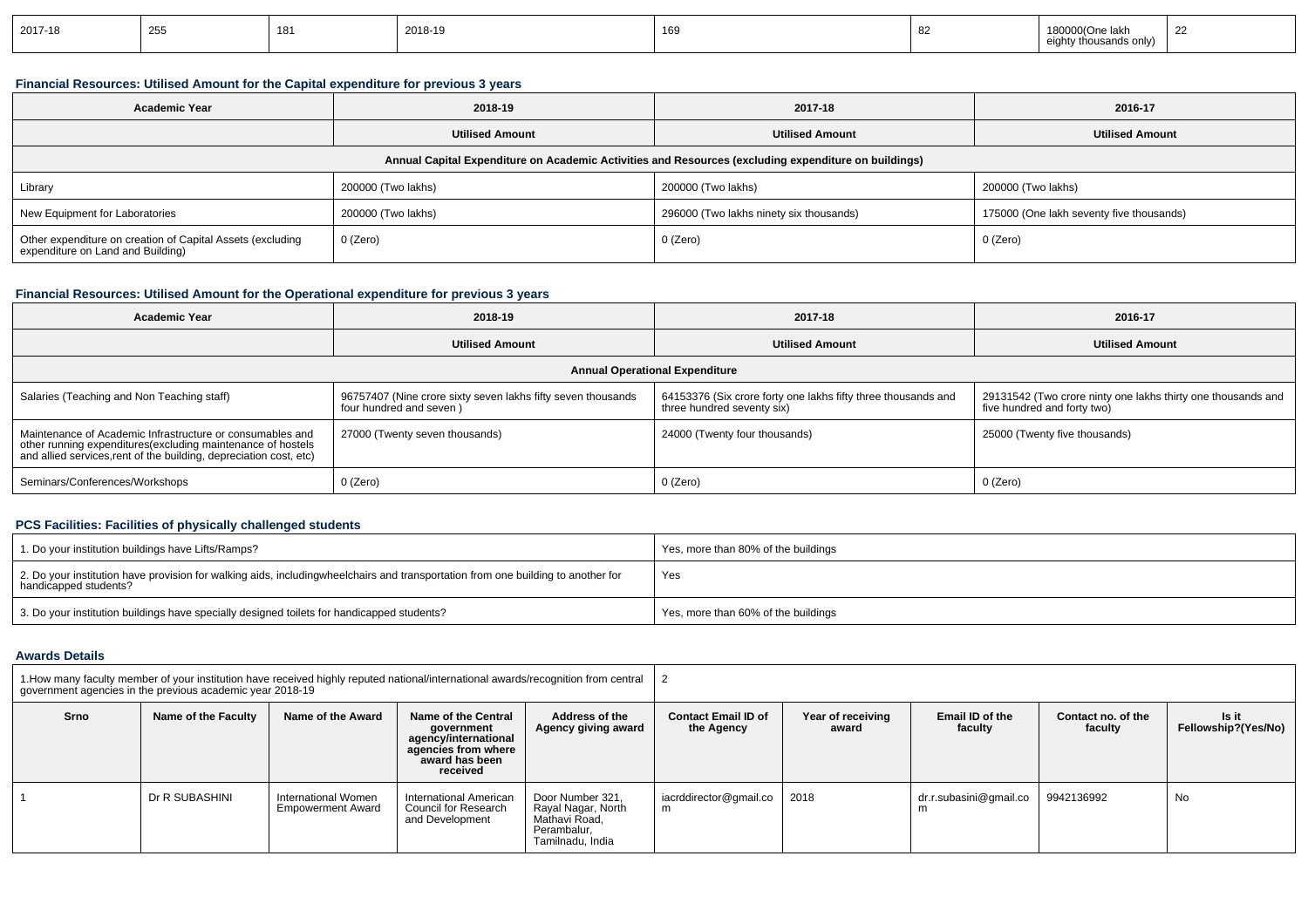|                                                                                                                         | Dr R SUBHASINI | Adarsh Vidya Rastriya<br>Puraskar National<br>Award of Excellence | Global Management<br>Council | SOLA ROAD.<br>OPP BRTS BUS<br>STOP. AHMEDABAD-<br>380061 (GUJARAT) | editor@glacierjournal.o   2019 | dr.r.subashini@gmail.c<br>ΟH | 9942136992 | No |
|-------------------------------------------------------------------------------------------------------------------------|----------------|-------------------------------------------------------------------|------------------------------|--------------------------------------------------------------------|--------------------------------|------------------------------|------------|----|
| 2. 2018-19 2. How many students of your institution have won international awards in the previous academic year 2018-19 |                |                                                                   |                              |                                                                    |                                |                              |            |    |

#### **Accreditation**

#### **NAAC Accreditation**

| 1. Does your institute have a valid NAAC Accreditation? |            | <b>YES</b> |             |
|---------------------------------------------------------|------------|------------|-------------|
| Valid from                                              |            | Valid upto | <b>CGPA</b> |
| 17-03-2016                                              | 16-03-2021 |            | 3.03        |

## **Village Adoption**

| Have<br><sup>*</sup> Unnat Bharat Scheme?<br>our institute adopted anv village under Ur | <b>NC</b> |
|-----------------------------------------------------------------------------------------|-----------|
|-----------------------------------------------------------------------------------------|-----------|

## **Faculty Details**

| Srno           | Name                            | Age | Designation                                         | Gender | Qualification | <b>Experience (In</b><br>Months) | <b>Is Associated</b><br><b>Last Year</b> | Currently<br>working with<br>institution? | <b>Joining Date</b> | <b>Leaving Date</b>      | <b>Association type</b> |
|----------------|---------------------------------|-----|-----------------------------------------------------|--------|---------------|----------------------------------|------------------------------------------|-------------------------------------------|---------------------|--------------------------|-------------------------|
| $\mathbf{1}$   | Dr D ARAVAZHI                   | 55  | Dean / Principal /<br>Director / Vice<br>Chancellor | Male   | Ph.D          | 348                              | Yes                                      | Yes                                       | 30-06-2018          | $\overline{\phantom{a}}$ | Regular                 |
| $\overline{2}$ | Dr R ILAVARASI                  | 47  | Assistant<br>Professor                              | Female | Ph.D          | 233                              | Yes                                      | Yes                                       | 26-12-2007          | $\overline{\phantom{a}}$ | Regular                 |
| 3              | Dr R SUMATHI                    | 45  | Assistant<br>Professor                              | Female | Ph.D          | 216                              | Yes                                      | Yes                                       | 13-10-2008          | $\sim$                   | Regular                 |
| $\overline{4}$ | Dr B<br>THIRUGNANASA<br>MBANDAM | 48  | Assistant<br>Professor                              | Male   | Ph.D          | 192                              | Yes                                      | Yes                                       | 16-05-2017          | $\overline{\phantom{a}}$ | Regular                 |
| 5              | Dr MR DEVAGI                    | 43  | Assistant<br>Professor                              | Female | Ph.D          | 154                              | Yes                                      | Yes                                       | 16-05-2017          | --                       | Regular                 |
| 6              | Dr P MURUGAN                    | 48  | Assistant<br>Professor                              | Male   | Ph.D          | 153                              | Yes                                      | Yes                                       | 16-05-2017          | $\overline{\phantom{a}}$ | Regular                 |
| $\overline{7}$ | Dr S VANITHA                    | 43  | Assistant<br>Professor                              | Female | Ph.D          | 127                              | Yes                                      | Yes                                       | 02-02-2016          | $\overline{\phantom{a}}$ | Regular                 |
| 8              | Dr S VIMALA                     | 40  | Other                                               | Female | Ph.D          | 144                              | Yes                                      | Yes                                       | 12-03-2008          | $\overline{\phantom{a}}$ | Other                   |
| 9              | Dr D VINOLYA                    | 37  | Other                                               | Female | Ph.D          | 144                              | Yes                                      | Yes                                       | 19-07-2007          | $\overline{\phantom{a}}$ | Other                   |
| 10             | N SELVARAJU                     | 45  | Other                                               | Male   | M. Phil       | 60                               | Yes                                      | Yes                                       | 17-08-2015          | $\sim$                   | Other                   |
| 11             | Dr S GUNA                       | 42  | Other                                               | Female | Ph.D          | 120                              | Yes                                      | Yes                                       | 16-09-2009          | --                       | Other                   |
| 12             | <b>G KALAYARASI</b>             | 38  | Other                                               | Female | M. Phil       | 120                              | Yes                                      | Yes                                       | 16-09-2009          | ۰.                       | Other                   |
| 13             | <b>B KAVITHA</b>                | 41  | Other                                               | Female | M. Phil       | 120                              | Yes                                      | Yes                                       | 16-09-2009          | $\overline{\phantom{a}}$ | Other                   |
| 14             | S KARKUZHALI                    | 39  | Other                                               | Female | M. Phil       | 120                              | Yes                                      | Yes                                       | 16-09-2009          | --                       | Other                   |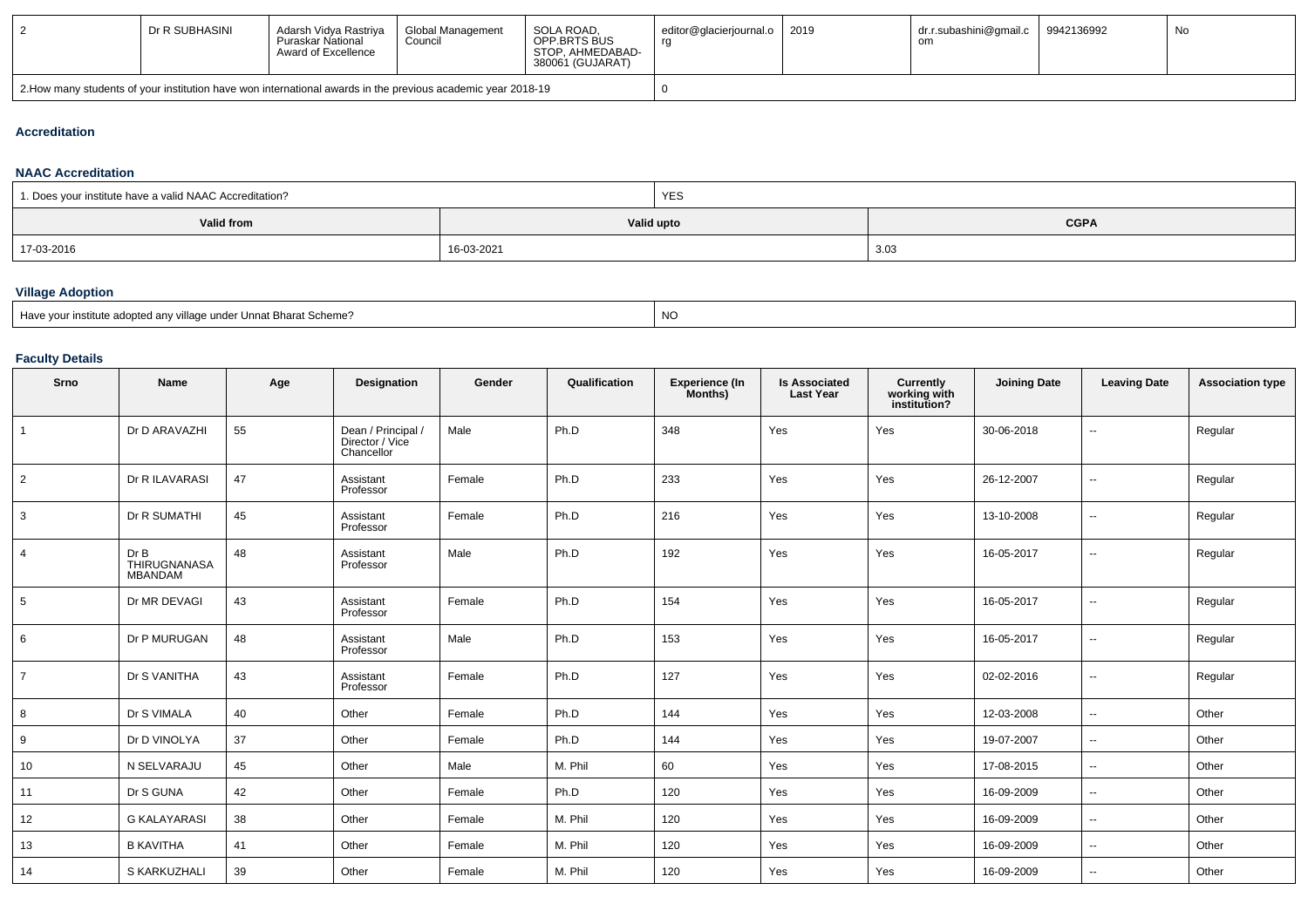| 15 | Dr R MYTHILI              | 35 | Other                  | Female | Ph.D    | 120 | Yes | Yes | 16-09-2009 | $\ddotsc$                    | Other   |
|----|---------------------------|----|------------------------|--------|---------|-----|-----|-----|------------|------------------------------|---------|
| 16 | Dr M<br><b>MAHESWARI</b>  | 36 | Other                  | Female | Ph.D    | 120 | Yes | Yes | 16-09-2009 | $\overline{\phantom{a}}$     | Other   |
| 17 | Dr M<br>MAHALAKSHMI       | 51 | Other                  | Female | Ph.D    | 72  | Yes | Yes | 01-10-2012 | $\overline{\phantom{a}}$     | Other   |
| 18 | <b>B BANUPRIYA</b>        | 31 | Other                  | Female | M. Phil | 72  | Yes | Yes | 04-09-2014 | $\overline{\phantom{a}}$     | Other   |
| 19 | S MAHESHWARI              | 40 | Other                  | Female | M. Phil | 6   | Yes | Yes | 17-06-2019 | $\overline{\phantom{a}}$     | Other   |
| 20 | M VISHALAKSHI             | 33 | Other                  | Female | M. Phil | 3   | Yes | Yes | 09-09-2019 | $\overline{\phantom{a}}$     | Other   |
| 21 | Dr K PONNI                | 55 | Associate<br>Professor | Female | Ph.D    | 275 | Yes | Yes | 30-11-2007 | $\overline{\phantom{a}}$     | Regular |
| 22 | SEETHALAKSHMI             | 55 | Associate<br>Professor | Female | M. Phil | 250 | Yes | Yes | 15-10-1998 | $\overline{\phantom{a}}$     | Regular |
| 23 | A RANI                    | 56 | Associate<br>Professor | Female | M. Phil | 250 | Yes | Yes | 14-10-1998 | $\overline{\phantom{a}}$     | Regular |
| 24 | N SEETHA                  | 45 | Assistant<br>Professor | Female | M. Phil | 151 | Yes | Yes | 26-12-2007 | $\overline{\phantom{a}}$     | Regular |
| 25 | R<br>SEETHALACHMI         | 37 | Assistant<br>Professor | Female | M. Phil | 129 | Yes | Yes | 09-07-2009 | $\overline{\phantom{a}}$     | Regular |
| 26 | P PRIYA                   | 38 | Other                  | Female | M. Phil | 182 | Yes | Yes | 02-07-2004 | $\qquad \qquad \blacksquare$ | Other   |
| 27 | S RADHIKA                 | 40 | Other                  | Female | M. Phil | 156 | Yes | Yes | 03-02-2012 | $\overline{\phantom{a}}$     | Other   |
| 28 | R PRAVEENA                | 36 | Other                  | Female | M. Phil | 137 | Yes | Yes | 20-07-2006 | $\overline{\phantom{a}}$     | Other   |
| 29 | M AMSAVALLI               | 36 | Other                  | Female | M. Phil | 120 | Yes | Yes | 16-03-2009 | $\overline{\phantom{a}}$     | Other   |
| 30 | S AMUTHAPRIYA             | 38 | Other                  | Female | M. Phil | 108 | Yes | Yes | 02-07-2010 | $\sim$                       | Other   |
| 31 | M GAYATHRI                | 40 | Other                  | Female | M. Phil | 96  | Yes | Yes | 31-10-2010 | $\overline{\phantom{a}}$     | Other   |
| 32 | N KAVITHA                 | 44 | Other                  | Female | M. Phil | 95  | Yes | Yes | 04-09-2011 | $\overline{\phantom{a}}$     | Other   |
| 33 | M MABEL<br>CHRISTY        | 33 | Other                  | Female | M. Phil | 48  | Yes | Yes | 17-08-2016 | $\overline{\phantom{a}}$     | Other   |
| 34 | R POORNIMA<br><b>DEVI</b> | 29 | Other                  | Female | M. Phil | 30  | Yes | Yes | 21-02-2018 | $\overline{\phantom{a}}$     | Other   |
| 35 | E INDUMATHI               | 32 | Other                  | Female | M. Phil | 101 | Yes | Yes | 21-02-2018 | $\overline{\phantom{a}}$     | Other   |
| 36 | V S<br>VIJAYALAKSHMI      | 52 | Associate<br>Professor | Female | M. Phil | 237 | Yes | Yes | 22-11-1998 | $\overline{\phantom{a}}$     | Regular |
| 37 | M MEENAKSHI               | 54 | Assistant<br>Professor | Female | M. Phil | 120 | Yes | Yes | 09-07-2009 | $\overline{\phantom{a}}$     | Regular |
| 38 | Dr C SHYAMALA             | 57 | Assistant<br>Professor | Female | Ph.D    | 120 | Yes | Yes | 09-07-2009 | $\overline{\phantom{a}}$     | Regular |
| 39 | Dr S ANURADHA             | 54 | Assistant<br>Professor | Female | Ph.D    | 120 | Yes | Yes | 09-07-2009 | $\overline{\phantom{a}}$     | Regular |
| 40 | E MANAMARAN               | 56 | Assistant<br>Professor | Male   | M. Phil | 184 | Yes | Yes | 05-10-2017 | $\overline{\phantom{a}}$     | Regular |
| 41 | Dr P RAMAR                | 52 | Assistant<br>Professor | Male   | Ph.D    | 183 | Yes | Yes | 16-05-2017 | $\overline{\phantom{a}}$     | Regular |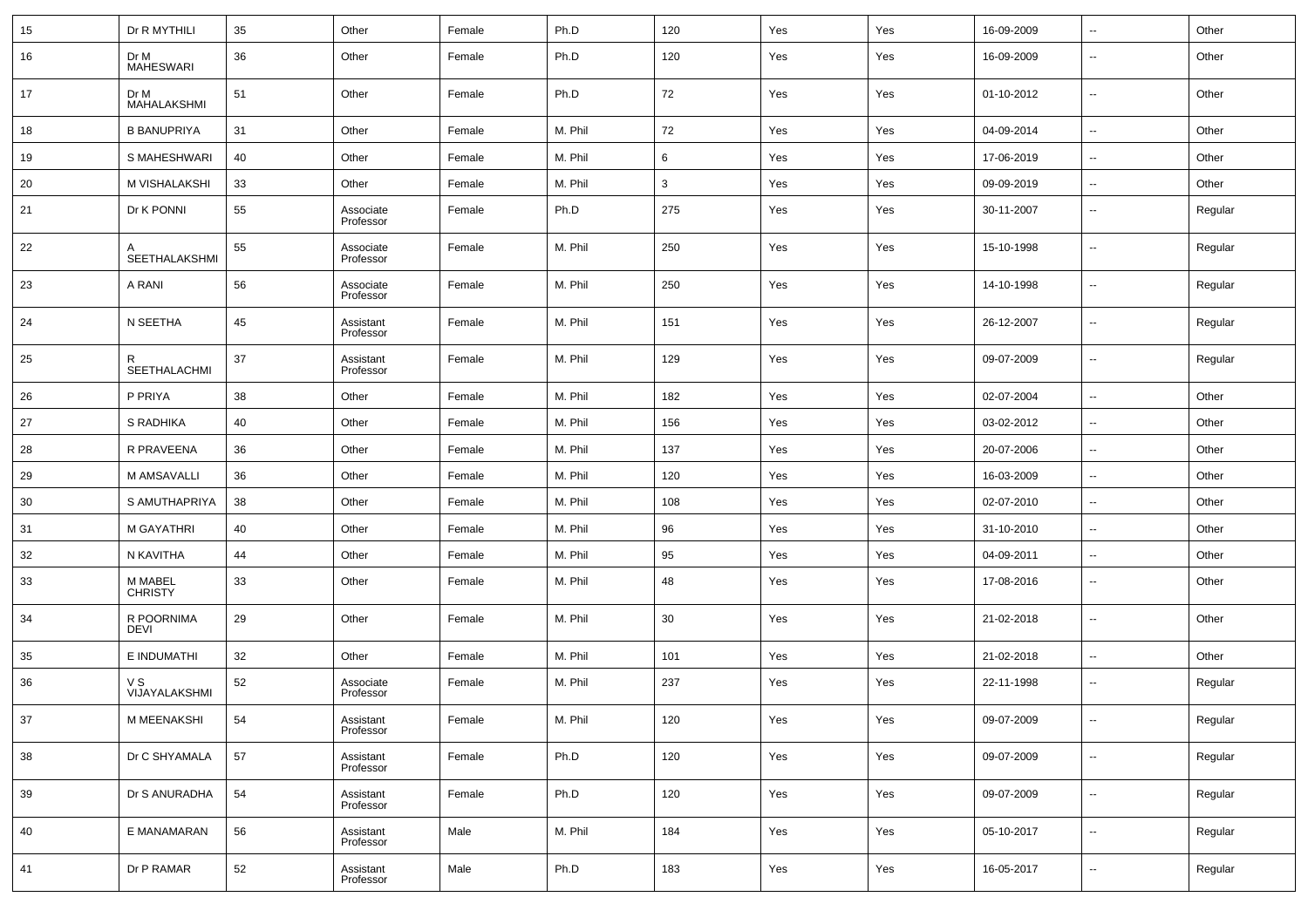| 42 | Dr R RAJA                    | 49 | Assistant<br>Professor | Male   | Ph.D        | 172 | Yes | Yes | 06-07-2017 | $\overline{\phantom{a}}$ | Regular |
|----|------------------------------|----|------------------------|--------|-------------|-----|-----|-----|------------|--------------------------|---------|
| 43 | Dr M GNANA<br><b>OSLIN</b>   | 42 | Assistant<br>Professor | Female | Ph.D        | 137 | Yes | Yes | 02-05-2017 | $\overline{\phantom{a}}$ | Regular |
| 44 | Dr R<br><b>MAHESWARI</b>     | 34 | Assistant<br>Professor | Female | Ph.D        | 127 | Yes | Yes | 02-02-2016 | $\overline{\phantom{a}}$ | Regular |
| 45 | Dr K ALAMELU                 | 38 | Assistant<br>Professor | Female | Ph.D        | 127 | Yes | Yes | 02-02-2016 | $\overline{\phantom{a}}$ | Regular |
| 46 | Dr K KARPAGAM                | 43 | Assistant<br>Professor | Female | Ph.D        | 124 | Yes | Yes | 02-02-2017 | $\overline{\phantom{a}}$ | Regular |
| 47 | <b>J S CHITRA</b>            | 44 | Other                  | Female | M. Phil     | 168 | Yes | Yes | 21-07-2005 | $\overline{\phantom{a}}$ | Other   |
| 48 | Dr V<br>THANDAPANI           | 42 | Assistant<br>Professor | Male   | Ph.D        | 180 | No  | Yes | 02-07-2019 | $\overline{\phantom{a}}$ | Regular |
| 49 | Dr T SEZHIYAN                | 56 | Assistant<br>Professor | Male   | Ph.D        | 255 | Yes | Yes | 15-05-2017 | $\overline{\phantom{a}}$ | Regular |
| 50 | Dr P NALRAJ                  | 44 | Assistant<br>Professor | Male   | Ph.D        | 207 | Yes | Yes | 15-05-2017 | $\overline{\phantom{a}}$ | Regular |
| 51 | Dr V KUMAR                   | 49 | Assistant<br>Professor | Male   | Ph.D        | 203 | Yes | Yes | 19-09-2017 | $\overline{\phantom{a}}$ | Regular |
| 52 | Dr D MURUGAN                 | 49 | Assistant<br>Professor | Male   | Ph.D        | 203 | Yes | Yes | 26-05-2018 | $\overline{\phantom{a}}$ | Regular |
| 53 | Dr V<br>RAMAJAYAM            | 48 | Assistant<br>Professor | Male   | Ph.D        | 180 | Yes | Yes | 15-05-2017 | $\overline{\phantom{a}}$ | Regular |
| 54 | ANANDAPADMA<br><b>NATHAN</b> | 57 | Assistant<br>Professor | Male   | <b>SLET</b> | 168 | Yes | Yes | 16-05-2017 | $\overline{\phantom{a}}$ | Regular |
| 55 | Dr S INDRADEVI               | 48 | Assistant<br>Professor | Female | Ph.D        | 144 | Yes | Yes | 02-02-2016 | $\overline{\phantom{a}}$ | Regular |
| 56 | Dr S MEYYAMMAI               | 44 | Assistant<br>Professor | Female | Ph.D        | 168 | Yes | Yes | 07-02-2016 | $\overline{\phantom{a}}$ | Regular |
| 57 | Dr K RAMU                    | 54 | Assistant<br>Professor | Male   | Ph.D        | 216 | No  | Yes | 06-10-2019 | $\overline{\phantom{a}}$ | Regular |
| 58 | Dr R<br>VIJAYAVALLI          | 39 | Other                  | Female | Ph.D        | 156 | Yes | Yes | 16-09-2002 | $\overline{\phantom{a}}$ | Other   |
| 59 | Dr R<br>SANGEETHA            | 40 | Other                  | Female | Ph.D        | 180 | Yes | Yes | 02-07-2004 | $\overline{\phantom{a}}$ | Other   |
| 60 | S BARANI                     | 50 | Other                  | Female | M. Phil     | 168 | Yes | Yes | 07-08-1996 | $\overline{\phantom{a}}$ | Other   |
| 61 | S CHITRA                     | 45 | Other                  | Female | M. Phil     | 156 | Yes | Yes | 15-12-1999 | $\overline{\phantom{a}}$ | Other   |
| 62 | S KAVITHA                    | 40 | Other                  | Female | M. Phil     | 132 | Yes | Yes | 17-12-2008 | $\overline{\phantom{a}}$ | Other   |
| 63 | Dr S UMA                     | 51 | Associate<br>Professor | Female | Ph.D        | 227 | Yes | Yes | 28-08-2000 | $\overline{\phantom{a}}$ | Regular |
| 64 | Dr S<br><b>SUBBULAKSHMI</b>  | 55 | Assistant<br>Professor | Female | Ph.D        | 139 | Yes | Yes | 16-10-2008 | $\overline{\phantom{a}}$ | Regular |
| 65 | E ELAVARASI                  | 42 | Assistant<br>Professor | Female | M. Phil     | 133 | Yes | Yes | 01-09-2009 | $\overline{\phantom{a}}$ | Regular |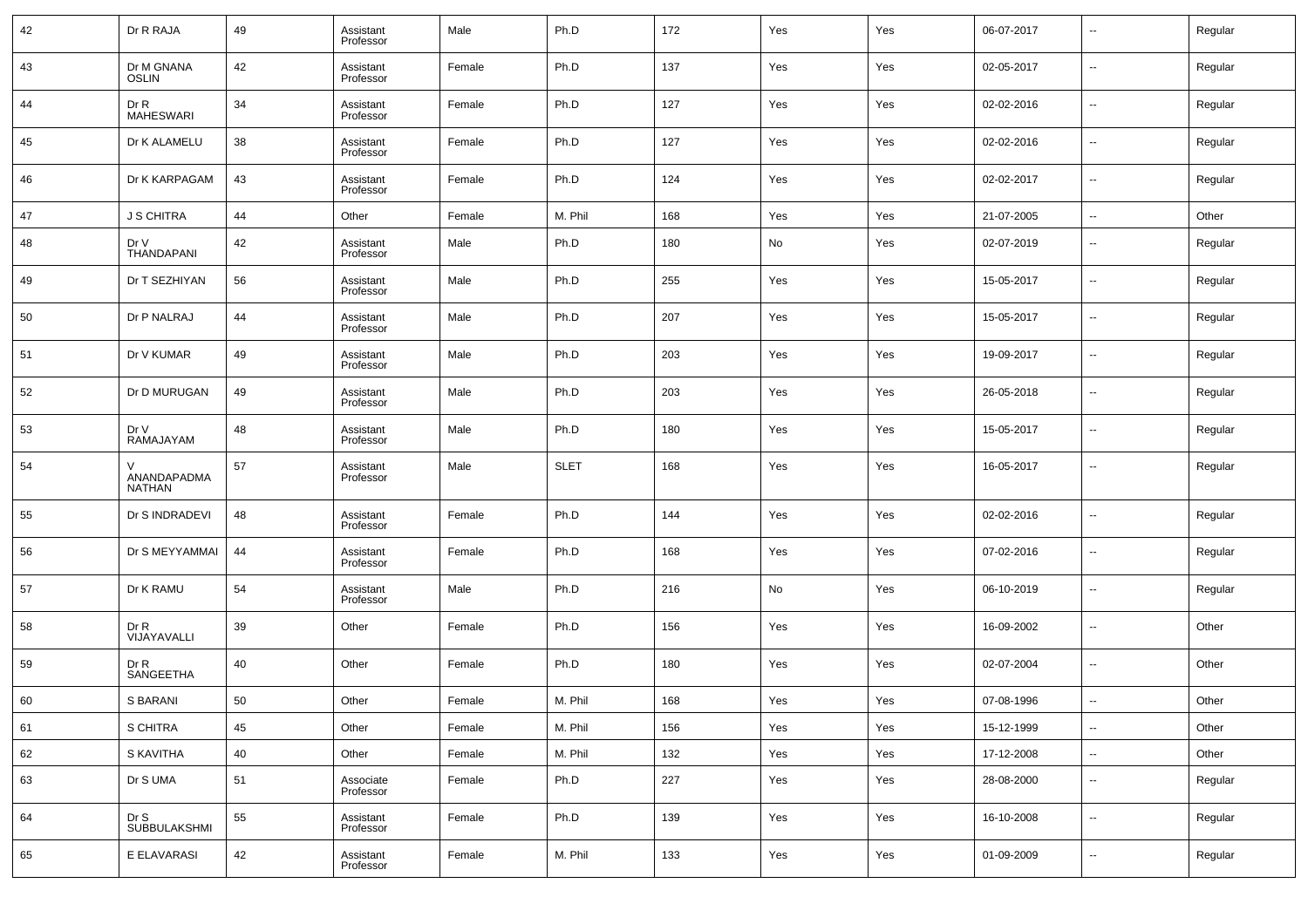| 66 | Dr VS SUBHA                   | 44 | Assistant<br>Professor | Female | Ph.D       | 156 | No  | Yes | 22-02-2019 | $\overline{\phantom{a}}$ | Regular |
|----|-------------------------------|----|------------------------|--------|------------|-----|-----|-----|------------|--------------------------|---------|
| 67 | Dr R LAKSHMI                  | 45 | Assistant<br>Professor | Female | Ph.D       | 155 | Yes | Yes | 15-05-2017 | $\ddotsc$                | Regular |
| 68 | K KANIMOZHI                   | 36 | Other                  | Female | <b>SET</b> | 168 | Yes | Yes | 21-07-2005 | $\sim$                   | Other   |
| 69 | <b>G BHARATHI</b>             | 34 | Other                  | Female | <b>SET</b> | 110 | Yes | Yes | 11-02-2010 | $\overline{\phantom{a}}$ | Other   |
| 70 | N NEELAVATHI                  | 36 | Other                  | Female | M. Phil    | 60  | Yes | Yes | 01-08-2014 | $\sim$                   | Other   |
| 71 | K INDUMATHI                   | 27 | Other                  | Female | <b>SET</b> | 55  | Yes | Yes | 01-04-2015 | $\sim$                   | Other   |
| 72 | K KAVITHA                     | 37 | Other                  | Female | <b>SET</b> | 113 | Yes | Yes | 21-07-2005 | $\overline{\phantom{a}}$ | Other   |
| 73 | P ARUNADEVI                   | 36 | Other                  | Female | <b>SET</b> | 53  | Yes | Yes | 16-09-2009 | $\sim$                   | Other   |
| 74 | P TAMILVANI                   | 38 | Other                  | Female | M. Phil    | 44  | Yes | Yes | 27-11-2015 | $\sim$                   | Other   |
| 75 | R ABIRAMI                     | 33 | Other                  | Female | <b>SET</b> | 41  | Yes | Yes | 11-07-2016 | $\sim$                   | Other   |
| 76 | P DEIVANAYAGI                 | 36 | Other                  | Female | M. Phil    | 72  | Yes | Yes | 06-07-2018 | $\sim$                   | Other   |
| 77 | Dr D BENNY<br>ANBURAJ         | 53 | Assistant<br>Professor | Male   | Ph.D       | 135 | Yes | Yes | 24-09-2018 | $\overline{\phantom{a}}$ | Regular |
| 78 | D SIVAYOGAM                   | 39 | Assistant<br>Professor | Female | M. Phil    | 123 | Yes | Yes | 04-07-2009 | $\overline{\phantom{a}}$ | Regular |
| 79 | Dr S CHANDRA                  | 41 | Assistant<br>Professor | Female | Ph.D       | 123 | Yes | Yes | 09-07-2009 | $\overline{\phantom{a}}$ | Regular |
| 80 | Dr R IDA<br><b>MALARSELVI</b> | 54 | Assistant<br>Professor | Female | Ph.D       | 120 | Yes | Yes | 12-07-2017 | $\sim$                   | Regular |
| 81 | Dr N<br>SHANMUGAN             | 49 | Assistant<br>Professor | Male   | Ph.D       | 156 | Yes | Yes | 15-05-2015 | $\overline{\phantom{a}}$ | Regular |
| 82 | Dr K T<br>ARULMOZHI           | 41 | Assistant<br>Professor | Female | Ph.D       | 153 | Yes | Yes | 15-05-2017 | $\overline{\phantom{a}}$ | Regular |
| 83 | Dr S<br>SARAVANAN             | 47 | Assistant<br>Professor | Male   | Ph.D       | 138 | Yes | Yes | 12-12-2017 | $\sim$                   | Regular |
| 84 | S VINOTHA                     | 38 | Other                  | Female | M. Phil    | 87  | Yes | Yes | 17-12-2012 | $\ddotsc$                | Other   |
| 85 | R SARASWATHI<br>DEVI          | 32 | Other                  | Female | M. Phil    | 43  | Yes | Yes | 14-08-2015 | $\sim$                   | Other   |
| 86 | A SATHYA                      | 30 | Other                  | Female | M. Phil    | 44  | Yes | Yes | 18-06-2018 | $\sim$                   | Other   |
| 87 | <b>T SUBHA</b>                | 26 | Other                  | Female | M. Phil    | 33  | Yes | Yes | 18-06-2018 |                          | Other   |
| 88 | Dr V VANITHA                  | 45 | Assistant<br>Professor | Female | Ph.D       | 230 | Yes | Yes | 09-07-2009 | $\sim$                   | Regular |
| 89 | Dr C JEEVA<br>SELVASUNDARI    | 42 | Assistant<br>Professor | Female | Ph.D       | 204 | Yes | Yes | 28-07-2015 | $\overline{\phantom{a}}$ | Regular |
| 90 | Dr S<br>PUVANESWARI           | 54 | Assistant<br>Professor | Female | Ph.D       | 224 | No  | Yes | 04-09-2019 | $\ddotsc$                | Regular |
| 91 | Dr V<br>MANOHARAN             | 55 | Assistant<br>Professor | Male   | Ph.D       | 216 | No  | Yes | 10-09-2019 | $\ddotsc$                | Regular |
| 92 | Dr M<br>MUTHULINGAM           | 48 | Assistant<br>Professor | Male   | Ph.D       | 220 | Yes | Yes | 22-02-2019 | $\overline{\phantom{a}}$ | Regular |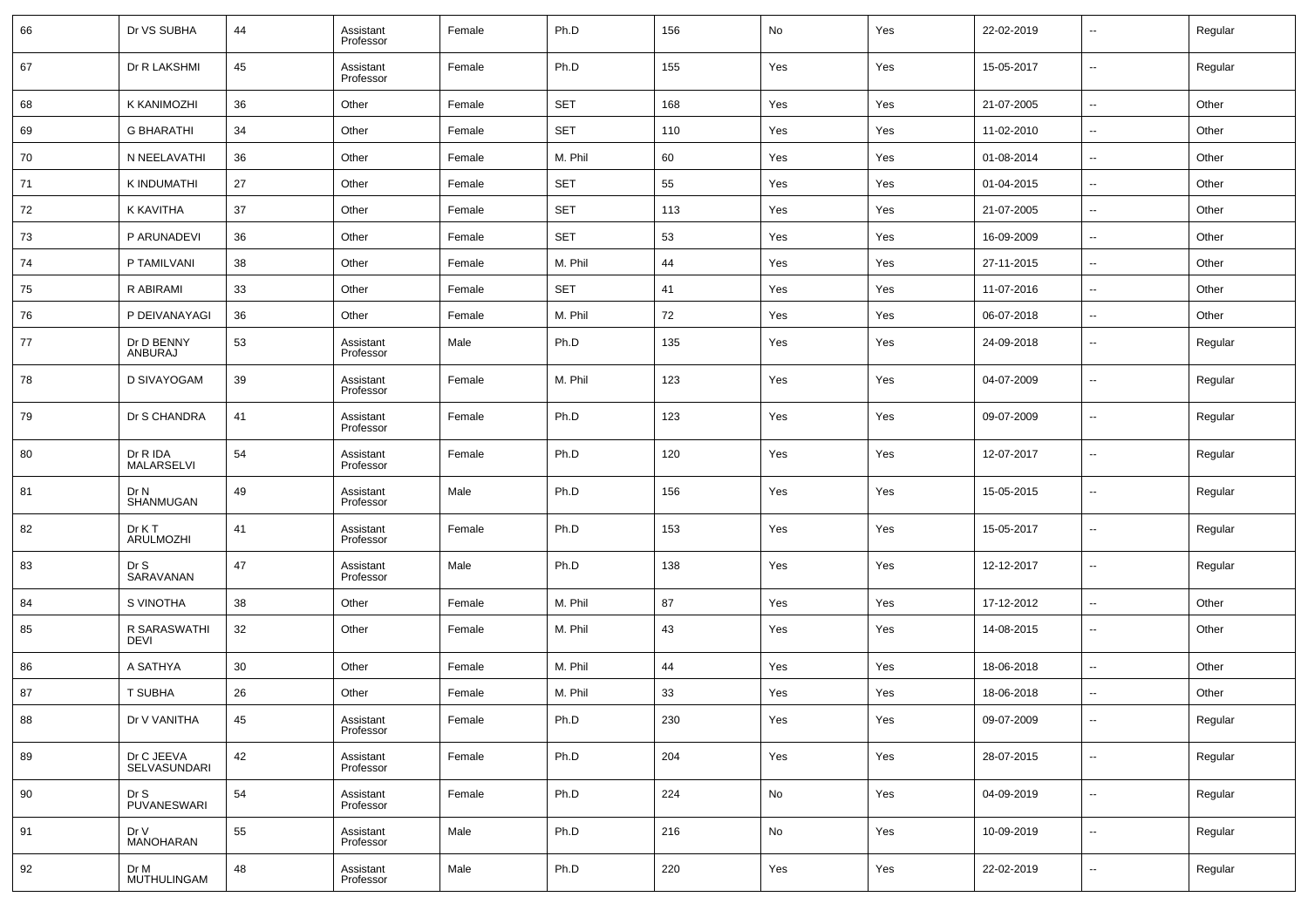| 93  | Dr A CHEZHIAN                        | 49 | Assistant<br>Professor | Male   | Ph.D       | 192 | Yes | Yes | 01-11-2017 | $\overline{\phantom{a}}$ | Regular |
|-----|--------------------------------------|----|------------------------|--------|------------|-----|-----|-----|------------|--------------------------|---------|
| 94  | Dr R<br>LAKSHMANAN                   | 39 | Assistant<br>Professor | Male   | Ph.D       | 144 | Yes | Yes | 02-03-2019 | $\overline{\phantom{a}}$ | Regular |
| 95  | Dr S VAIRAMANI                       | 56 | Assistant<br>Professor | Female | Ph.D       | 144 | Yes | Yes | 23-09-2017 | $\overline{\phantom{a}}$ | Regular |
| 96  | S KAVITHA                            | 40 | Other                  | Female | M. Phil    | 123 | Yes | Yes | 04-01-2007 | $\overline{\phantom{a}}$ | Other   |
| 97  | R KAVITHA                            | 39 | Other                  | Female | M. Phil    | 115 | Yes | Yes | 03-12-2012 | $\overline{\phantom{a}}$ | Other   |
| 98  | S SUMATHI                            | 38 | Other                  | Female | M. Phil    | 73  | Yes | Yes | 03-12-2012 | $\overline{\phantom{a}}$ | Other   |
| 99  | Dr K GOWRI                           | 33 | Other                  | Female | Ph.D       | 73  | Yes | Yes | 03-12-2012 | --                       | Other   |
| 100 | М<br><b>BHUVANESHWA</b><br><b>RI</b> | 35 | Other                  | Female | <b>SET</b> | 43  | Yes | Yes | 13-02-2018 | --                       | Other   |
| 101 | Dr S S<br>PADMAPRIYA                 | 36 | Other                  | Female | Ph.D       | 100 | Yes | Yes | 27-10-2018 | --                       | Other   |
| 102 | Dr M RAJESH                          | 47 | Assistant<br>Professor | Male   | Ph.D       | 131 | Yes | Yes | 18-09-2018 | --                       | Regular |
| 103 | Dr K SANKAR<br>GANESH                | 40 | Assistant<br>Professor | Male   | Ph.D       | 132 | Yes | Yes | 18-09-2018 | --                       | Regular |
| 104 | R SUBHA                              | 40 | Assistant<br>Professor | Female | M. Phil    | 190 | Yes | Yes | 03-07-2009 | --                       | Regular |
| 105 | Dr M<br>CHITRALEKA                   | 36 | Assistant<br>Professor | Female | Ph.D       | 124 | Yes | Yes | 12-08-2012 | --                       | Regular |
| 106 | Dr S CHITRA                          | 38 | Assistant<br>Professor | Female | Ph.D       | 87  | Yes | Yes | 27-07-2015 | --                       | Regular |
| 107 | DrB<br>PREMALATHA                    | 43 | Assistant<br>Professor | Female | Ph.D       | 160 | Yes | Yes | 13-10-2017 | --                       | Regular |
| 108 | Dr P LATHA                           | 46 | Assistant<br>Professor | Female | Ph.D       | 154 | Yes | Yes | 21-09-2017 | --                       | Regular |
| 109 | V VITHYA                             | 34 | Other                  | Female | M. Phil    | 74  | Yes | Yes | 12-12-2011 | $\overline{\phantom{a}}$ | Other   |
| 110 | S SANGEETHA                          | 41 | Other                  | Female | M. Phil    | 90  | Yes | Yes | 03-12-2012 | $\sim$                   | Other   |
| 111 | Dr S VEMBU                           | 34 | Other                  | Female | Ph.D       | 29  | Yes | Yes | 01-08-2017 | --                       | Other   |
| 112 | Dr A MALARVIZHI                      | 48 | Assistant<br>Professor | Female | Ph.D       | 265 | Yes | Yes | 28-02-2011 | $\sim$                   | Regular |
| 113 | Dr G KANIMOZHI                       | 39 | Assistant<br>Professor | Female | Ph.D       | 144 | Yes | Yes | 07-02-2017 |                          | Regular |
| 114 | Dr R SUBASHINI                       | 41 | Assistant<br>Professor | Female | Ph.D       | 144 | Yes | Yes | 02-02-2016 | $\overline{\phantom{a}}$ | Regular |
| 115 | Dr B DEEPA                           | 43 | Assistant<br>Professor | Female | Ph.D       | 144 | Yes | Yes | 25-04-2017 | ц.                       | Regular |
| 116 | Dr R KOWSALYA                        | 42 | Assistant<br>Professor | Female | Ph.D       | 132 | No  | Yes | 28-09-2019 | $\overline{\phantom{a}}$ | Regular |
| 117 | Dr M KAVITHA                         | 39 | Assistant<br>Professor | Female | Ph.D       | 132 | Yes | Yes | 02-02-2016 | $\overline{\phantom{a}}$ | Regular |